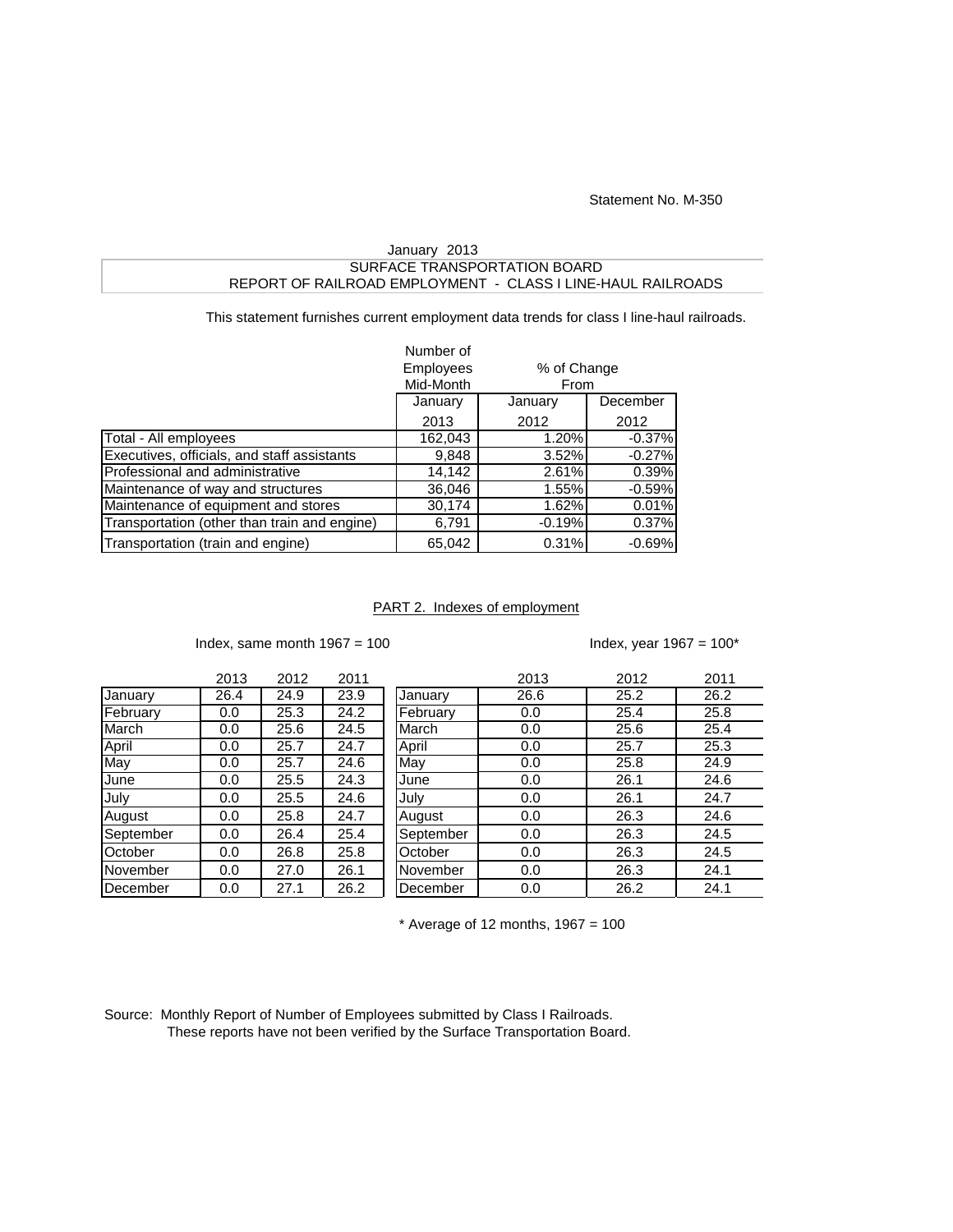|                                    | EMPLOYEES BY COMPANY AND JOB DESCRIPTION |                                                             |                                              |                                                       |                                                  |                                    |                                                    |                           |  |  |
|------------------------------------|------------------------------------------|-------------------------------------------------------------|----------------------------------------------|-------------------------------------------------------|--------------------------------------------------|------------------------------------|----------------------------------------------------|---------------------------|--|--|
| <b>CARRIER</b><br>$Jan-13$         |                                          | Executives,<br>Officials,<br>and Staff<br><b>Assistants</b> | Professional<br>and<br><b>Administrative</b> | <b>Maintenance</b><br>of Way and<br><b>Structures</b> | <b>Maintenance</b><br>of Equipment<br>and Stores | Transportation<br>(Other Than      | Transportation<br>Train & Engine) (Train & Engine) | <b>Total</b>              |  |  |
| <b>BNSF</b><br><b>CSX</b><br>CN/GT | 130500<br>121500<br>114900               | 1,788<br>1,367<br>349                                       | 3,906<br>3,407<br>613                        | 8,278<br>6,515<br>1,793                               | 7,530<br>5,288<br>845                            | 1,763<br>1,625<br>397              | 17,362<br>10,782<br>2,492                          | 40,627<br>28,984<br>6,489 |  |  |
| <b>KCS</b>                         | 134500                                   | (Includes all CN US Operations)<br>274                      | 393                                          | 508                                                   | 389                                              | 75                                 | 1,251                                              | 2,890                     |  |  |
| <b>NS</b>                          | 117100                                   | 1,935                                                       | 2,576                                        | 6,419                                                 | 6,143                                            | 1,403                              | 11,837                                             | 30,313                    |  |  |
| SOO                                | 137700                                   | 305                                                         | 313                                          | 934                                                   | 561                                              | 213                                | 1,476                                              | 3,802                     |  |  |
| UP                                 | 139400                                   | 3,830                                                       | 2,934                                        | 11,599                                                | 9,418                                            | 1,315                              | 19,842                                             | 48,938                    |  |  |
| <b>TOTAL</b>                       |                                          | 9,848                                                       | 14,142                                       | 36,046                                                | 30,174                                           | 6,791                              | 65,042                                             | 162,043                   |  |  |
| <b>NRPC</b>                        | 103000                                   | 1,409                                                       | 4,792                                        | 2,803                                                 | 4,917                                            | 2,880                              | 3,374                                              | 20,175                    |  |  |
|                                    |                                          | January<br>2013                                             | January<br>2012                              | <b>December</b><br>2012                               |                                                  | Year                               | % Change<br><b>Month</b>                           |                           |  |  |
| L 100                              |                                          | 9,848                                                       | 9,513                                        | 9,875                                                 |                                                  | 3.52%                              | $-0.27%$                                           |                           |  |  |
| L 200                              |                                          | 14,142                                                      | 13,782                                       | 14,087                                                |                                                  | 2.61%                              | 0.39%                                              |                           |  |  |
| L 300                              |                                          | 36,046                                                      | 35,497                                       | 36,259                                                |                                                  | 1.55%                              | $-0.59%$                                           |                           |  |  |
| L 400                              |                                          | 30,174                                                      | 29,693                                       | 30,172                                                |                                                  | 1.62%                              | 0.01%                                              |                           |  |  |
| L500                               |                                          | 6,791                                                       | 6,804                                        | 6,766                                                 |                                                  | $-0.19%$                           | 0.37%                                              |                           |  |  |
| L600                               |                                          | 65,042                                                      | 64,840                                       | 65,493                                                |                                                  | 0.31%                              | $-0.69%$                                           |                           |  |  |
| <b>TOTAL</b>                       |                                          | 162,043                                                     | 160,129                                      | 162,652                                               |                                                  | 1.20%                              | $-0.37%$                                           |                           |  |  |
|                                    |                                          | 1967<br><b>Months</b>                                       |                                              | 2013<br><b>Months</b>                                 |                                                  | Ratio<br>Corresp.<br><b>Months</b> | Ratio<br>Average<br><b>Month</b>                   |                           |  |  |
| January                            |                                          | 614,766                                                     |                                              | 162,043                                               |                                                  | 26.4                               | 26.6                                               |                           |  |  |
| February                           |                                          | 610,335                                                     |                                              | 0                                                     |                                                  | 0.0                                | 0.0                                                |                           |  |  |
| March                              |                                          | 608,751                                                     |                                              | 0                                                     |                                                  | 0.0                                | 0.0                                                |                           |  |  |
| April                              |                                          | 611,136                                                     |                                              | 0                                                     |                                                  | 0.0                                | 0.0                                                |                           |  |  |
| May                                |                                          | 613,824                                                     |                                              | $\mathbf 0$                                           |                                                  | $0.0\,$                            | 0.0                                                |                           |  |  |
| June                               |                                          | 624,153                                                     |                                              | $\mathbf 0$                                           |                                                  | $0.0\,$                            | 0.0                                                |                           |  |  |
| July                               |                                          | 623,096                                                     |                                              | 0                                                     |                                                  | 0.0                                | 0.0                                                |                           |  |  |
| August                             |                                          | 619,419                                                     |                                              | 0                                                     |                                                  | 0.0                                | 0.0                                                |                           |  |  |
| September                          |                                          | 606,714                                                     |                                              | 0                                                     |                                                  | 0.0                                | 0.0                                                |                           |  |  |
| October                            |                                          | 597,271                                                     |                                              | 0                                                     |                                                  | 0.0                                | 0.0                                                |                           |  |  |
| November                           |                                          | 593,568                                                     |                                              | 0<br>$\mathbf 0$                                      |                                                  | 0.0<br>0.0                         | 0.0<br>0.0                                         |                           |  |  |
| December                           |                                          | 590,100                                                     |                                              |                                                       |                                                  |                                    |                                                    |                           |  |  |

Source: Monthly Report of Number of Employees submitted by Class I Railroads.

These reports have not been verified by the Surface Transportation Board.